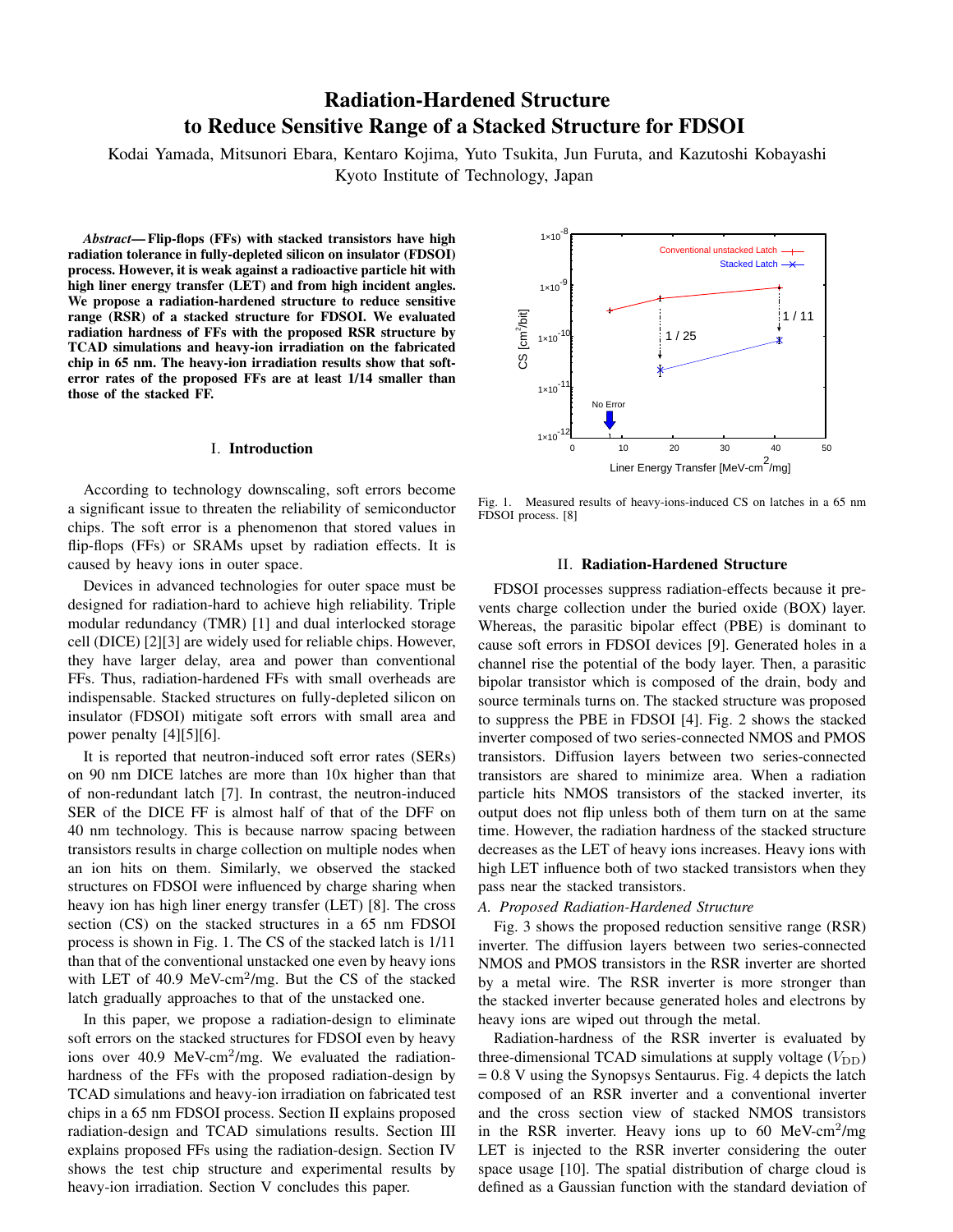



Fig. 2. Stacked inverters.

Fig. 3. Proposed reduction sensitive range inverter.

30 nm [11]. Particle hits on NMOS transistors are evaluated because NMOS transistors are more vulnerable to particle hits than PMOS transistors [8].

*(a) Particles hit at T1 transistor:* The stored value of the latch does not upset even though a particle has the LET of 60 MeV-cm<sup>2</sup> /mg. Voltage waveforms of N2 and N3 are shown in Fig. 5 (a). The SET pulse is attenuated by 44% after passing through the PMOS pass-transistor (T3). This is because the PMOS pass-transistor cannot pass signals below the threshold voltage.

*(b) Particles hit at T2 transistor:* The stored value of the latch does not upset even though a particle has the LET of 60 MeV-cm<sup>2</sup>/mg as shown in Fig 5 (b). Parasitic bipolar transistor turn on in the T2 transistor. Although, the PBE induces current flow, soft error rates does not increase because the voltage of drain and source on T2 is must be equal due to the shorted wire.

*(c) Particles hit at the center of drain region between T1 and T2 transistors:* The stored value of the latch does not upset even though a particle has the LET of 60 MeV-cm<sup>2</sup>/mg. It is 10x larger than the threshold LET (the minimum LET value at which the latch upsets) of the latch composed of the stacked inverter instead of the RSR inverter.

In order to explain the difference of the radiation-hardness between the stacked and the RSR inverters, hole density generated by a heavy ion strike is calculated using TCAD simulations. Holes forcedly turn on the parasitic bipolar transistor. Fig. 6 shows transient hole densities in the body layer of the stacked transistors after a heavy ion strike. In Fig. 6 (a), generated holes remain in both channel regions even after 100 ps at the density of  $2 \times 10^{19}$  cm<sup>3</sup>. As a result, a stored value is flipped when a heavy ion hits on the stacked inverter. However, in Fig. 6 (b), generated holes decrease below  $0.8 \times 10^{19}$  cm<sup>3</sup> after 10 ps. This is because generated holes are recombined with electrons flowing through the wire on N3. Fig. 7 shows transient hole and electron current through the wire on N3 after a heavy ion strikes on the RSR inverter. Thus, the RSR inverter is more stronger than the stacked inverter.

#### III. Radiation-Hardened Design in Flip-Flop

Fig. 8 shows a conventional DFF called Transmission Gate FF (TGFF). It has the master and slave latches composed of a tristate inverter and an inverter. It is not tolerant against soft errors. Fig. 9 shows the stacked FF. It has the master and slave latches composed of a stacked tristate inverter and a stacked inverter. Although the overheads of delay time and



Fig. 4. Schematic diagrams and cross section view of 3D models used for TCAD simulations. By setting the initial value of N0 to 0 V, a heavy ion hits at the NMOS transistor at  $V_{\text{DD}} = 0.8$  V.



(a) Particles hit at T1 transistor. N2 and N3 are influenced by a particle.



(b) Particles hit at T2 transistor. PBE is not significant.

Fig. 5. Simulation results of voltage waveforms caused by heavy ion. Latch in Fig. 4 does not upset up to  $LET = 60$  MeV-cm<sup>2</sup>/mg.

area of the stacked FF are bigger than TGFF, the stacked FF is strong against soft errors as shown in Fig. 1.

Fig. 10 shows the RSRFF. It has the master and slave latches composed of the RSR tristate inverter and the RSR inverter in master and slave latches. The RSRFF has long delay as the stacked FF due to the stacked structures. We propose a radiation-hardened FF using the RSR structure with short delay time. In Fig. 11, the proposed FF named RSR with low delay overhead FF (RSRLDFF) is shown. Transmission gate (TG) in the RSRFF is replaced by the tristate inverter directly connected to the output inverter. Thus, the RSR structure in the slave latch has a small impact on delay time. In addition, the RSR inverter in the master latch and the TG is connected to N3 instead of N2 as shown in Fig. 11. Through this connection, the tristate inverter between the master and slave latches is driven by T1 and T4 transistors directly connected to power or ground rails while maintaining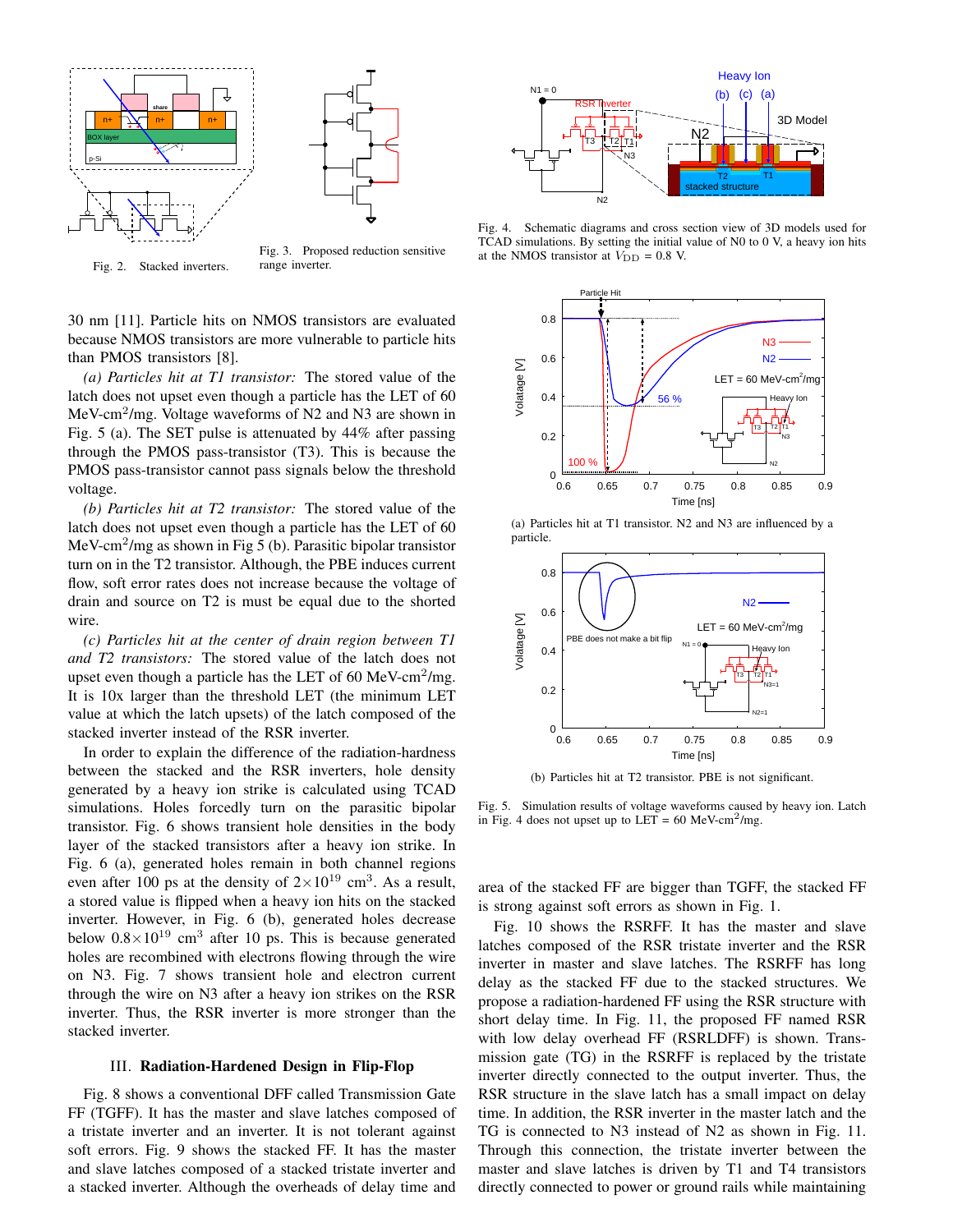

Fig. 6. Simulated transition of hole density in the body layer when a heavy ion with LET of 60 MeV-cm<sup>2</sup>/mg passes through the center of drain region between two series-connected NMOS transistors at 0 ps.



Fig. 7. Simulated transition of hole and electron current through wire on N3 when a heavy ion with LET of 60 MeV-cm<sup>2</sup>/mg hit on RSR inverter.

the RSR structure. Therefore, the RSRFF achieves smaller D-Q delay time than the stacked FF.

Table I indicates the simulation results of delay time, power at 10% data activity and area at  $V_{\text{DD}} = 0.8$  V. All values are normalized to those of the TGFF. The values in parentheses are normalized to those of the stacked FF. The delay time of the stacked FF is 1.8x longer than that of the TGFF because the stacked inverters worsen its delay time. The delay time of the proposed RSRFF is 2.2x longer than that of the TGFF. However, the proposed RSRLDFF is 30% faster than that of the stacked FF because the stacked structure with the



Fig. 8. Transmission-gate FF (TGFF).

Fig. 9. Stacked FF.



Fig. 10. Reduction Sensitive Range FF (RSRFF). Fig. 11. RSR with low delay overhead FF (RSRLDFF).

#### TABLE I

SIMULATION RESULTS OF D-Q DELAY, POWER, AREA OF EACH FF WHEN  $V_{\text{DD}}$  = 0.8 V. ALL VALUES ARE NORMALIZED TO THOSE OF TGFF. THE VALUES IN PARENTHESES ARE NORMALIZED TO THOSE OF STACKED FF.

| FF                | D-O delay | Power  | Area   |
|-------------------|-----------|--------|--------|
| <b>TGFF</b>       |           |        |        |
| <b>Stacked FF</b> | 1.76      | 1.05   | 1.24   |
|                   | (1)       | (1)    | (1)    |
| <b>RSRFF</b>      | 2.16      | 1.07   | 1.24   |
|                   | (1.23)    | (1.04) | (1.00) |
| <b>RSRLDFF</b>    | 1.25      | 1.08   | 1.35   |
|                   | (0.71)    | (1.05) | (1.08) |

TABLE II NUMBER OF EMBEDDED FFS IN THE CHIP.

| FF                | $#$ of $FF$ |  |
|-------------------|-------------|--|
| <b>TGFF</b>       | 25,200      |  |
| <b>Stacked FF</b> | 25,500      |  |
| <b>RSRFF</b>      | 25,500      |  |
| <b>RSRLDFF</b>    | 25,200      |  |

shorted wire in the RSRLDFF has small influence on its delay time. The power consumption is almost same as that of the stacked FF and TGFF. The area of the RSRLDFF is bigger than that of the stacked FF. This is because the RSRLDFF has two additional transistors.

#### IV. Experimental Results by Heavy-Ion Irradiation

The TGFF, stacked FF and proposed FFs were fabricated in a 65 nm FDSOI process with thin BOX layers [12]. Table II indicates the number of embedded FFs in the chip.

Heavy-ion irradiation test was carried out at the takasaki ion accelerators for advanced radiation application (TIARA), Japan. We measured the number of upsets caused by heavy ions at  $V_{\text{DD}} = 0.8$  V. Test chip were exposed to heavy ions at the static conditions for 30 s. Measurements were repeated five times per condition by Xe ion (LET of  $67.2 \text{ MeV-cm}^2/\text{mg}$ ) from the normal angle under four DATA and CLK states. In addition, we examined Xe ion-induced CSs depending on incident angles at  $V_{\text{DD}} = 0.8$  V when (DATA, CLK)=(0,1).